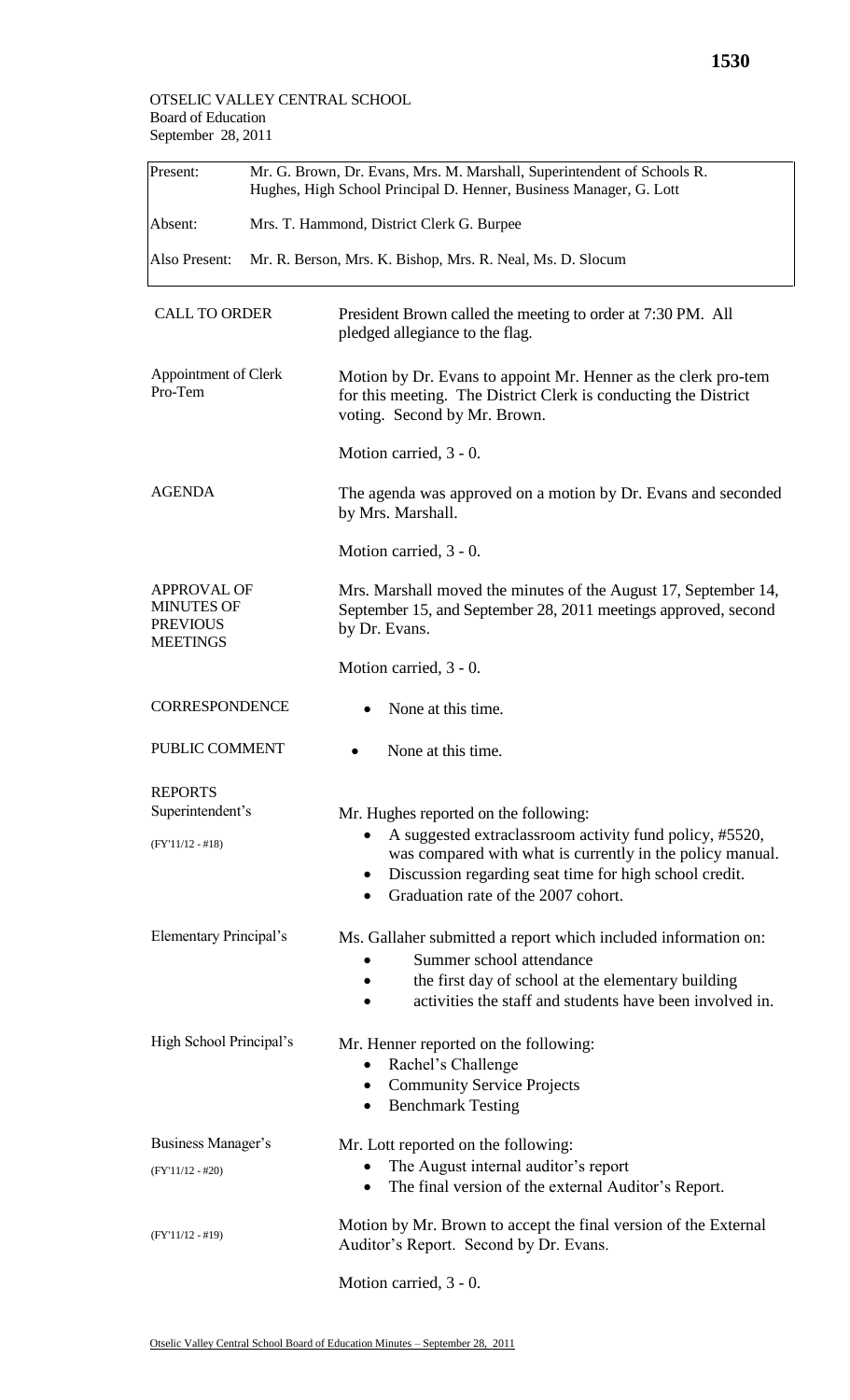|                                                     | $\bullet$<br>policy.                                                                                            | Comments on the suggested extra classroom activity funds                                                                |  |  |
|-----------------------------------------------------|-----------------------------------------------------------------------------------------------------------------|-------------------------------------------------------------------------------------------------------------------------|--|--|
| Board Member's<br>$(FY'11/12 - #21)$                | ٠<br>brochure were discussed.                                                                                   | A sample Board of Education meeting pamphlet from<br>Moravia CSD was discussed. Changes to our current                  |  |  |
| $(FY'11/12 - #22)$                                  | $\bullet$                                                                                                       | An invitation to the Chenango County School Boards'                                                                     |  |  |
|                                                     | Association meetings.                                                                                           | The Fall Dinner meeting of the Chenango County School<br>Boards' Association will November 18, 2011.                    |  |  |
| <b>Financial Reports</b><br>$(FY'11/12 - #23)$      | Motion by Dr. Evans, to accept the August financial reports as<br>presented. Second by Mrs. Marshall.           |                                                                                                                         |  |  |
|                                                     | Motion carried, 3 - 0.                                                                                          |                                                                                                                         |  |  |
| <b>UNFINISHED</b><br><b>BUSINESS</b>                | None at this time.                                                                                              |                                                                                                                         |  |  |
| <b>Executive Session</b>                            | Motion by Mr. Brown to enter executive session at 8:19 PM for the<br>purpose of personnel, second by Dr. Evans. |                                                                                                                         |  |  |
|                                                     | Motion carried, 3 - 0.                                                                                          |                                                                                                                         |  |  |
| <b>Open Session</b>                                 | Motion by Dr. Evans to resume open session at 8:45 PM, second by<br>Mrs. Marshall.                              |                                                                                                                         |  |  |
|                                                     | Motion carried, 3 - 0.                                                                                          |                                                                                                                         |  |  |
| <b>NEW BUSINESS</b><br>Personnel<br>Recommendations | Motion by Mrs. Marshall, upon the recommendation of the<br>Superintendent of Schools to appoint the following:  |                                                                                                                         |  |  |
|                                                     | Caroline Wentworth                                                                                              | Appointment as a<br>substitute bus driver                                                                               |  |  |
|                                                     | Raymond Haitian                                                                                                 | Appointment as a<br>substitute custodial<br>worker                                                                      |  |  |
|                                                     | <b>Valorie Gunther</b>                                                                                          | Conditional<br>appointment<br>pending clearance<br>from the State<br>Education<br>Department as a                       |  |  |
|                                                     | Garrison Lewis                                                                                                  | substitute teacher<br>Conditional<br>appointment<br>pending clearance<br>from the State<br>Education<br>Department as a |  |  |
|                                                     | <b>Emily Hite</b>                                                                                               | substitute teacher<br>Conditional<br>appointment<br>pending clearance<br>from the State<br>Education                    |  |  |
|                                                     | <b>Tracy Bosworth</b>                                                                                           | Department as a<br>substitute teacher<br>Conditional<br>appointment                                                     |  |  |

pending clearance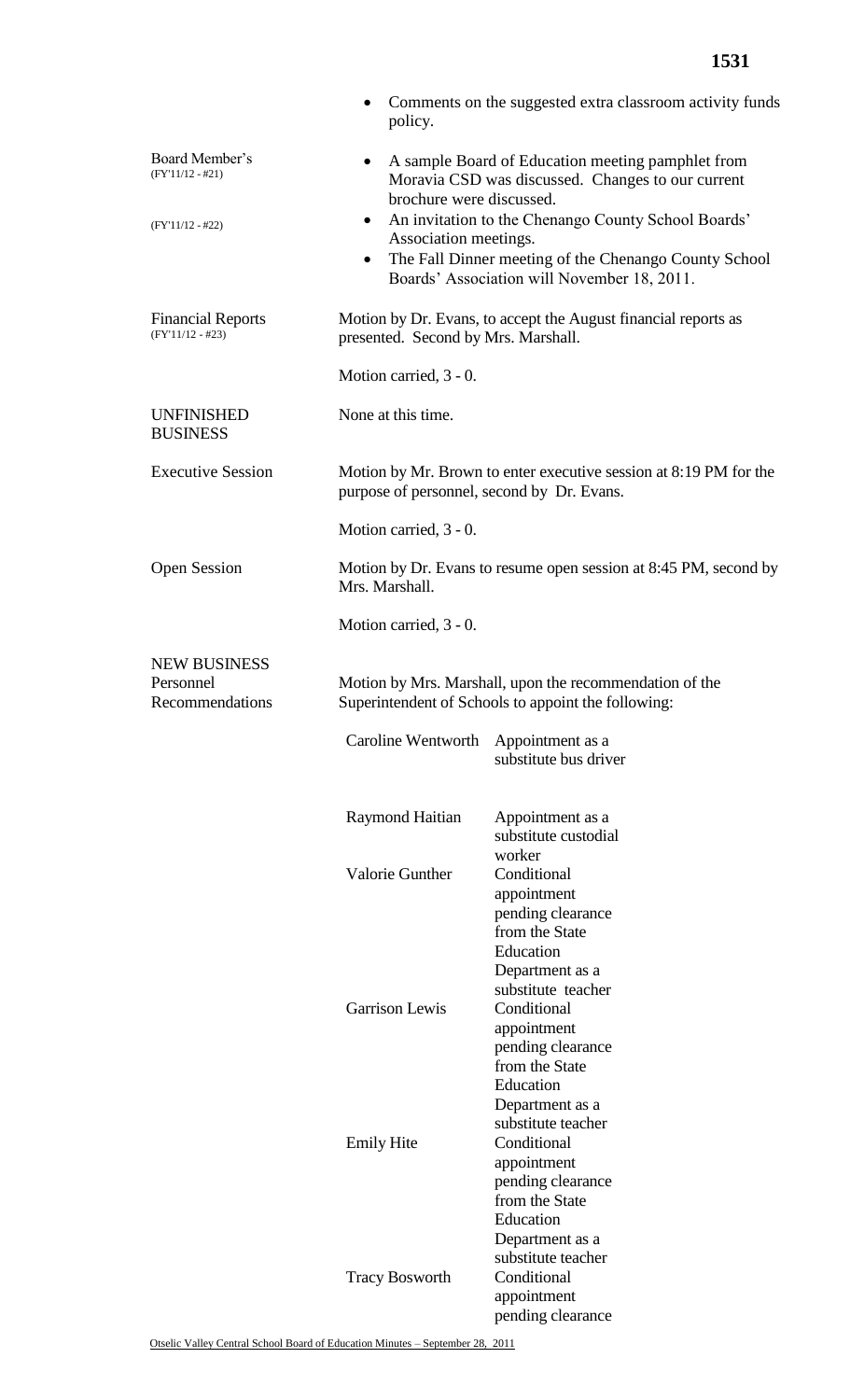|                         | from the State                              |                                   |
|-------------------------|---------------------------------------------|-----------------------------------|
|                         | Education                                   |                                   |
|                         | Department as a<br>substitute teacher       |                                   |
| Andrea Sutherland       | Conditional                                 |                                   |
|                         | appointment                                 |                                   |
|                         | pending clearance                           |                                   |
|                         | from the State                              |                                   |
|                         | Education                                   |                                   |
|                         | Department as a                             |                                   |
|                         | substitute teacher                          |                                   |
| Diane Slocum            | Resignation as the                          |                                   |
|                         | <b>National Honor</b>                       |                                   |
|                         | Society and the                             |                                   |
|                         | <b>National Junior</b>                      |                                   |
|                         | <b>Honor Society</b><br>advisor             |                                   |
| Diane Slocum            | Appointment as the                          | At a stipend of                   |
|                         | <b>National Honor</b>                       | \$106.00                          |
|                         | Society co-advisor                          |                                   |
|                         | for the 2011-2012                           |                                   |
|                         | school year                                 |                                   |
| Diane Slocum            | Appointment as the                          | At a stipend of                   |
|                         | <b>National Junior</b>                      | \$106.00                          |
|                         | Honor Society co-                           |                                   |
|                         | advisor for the                             |                                   |
|                         | 2011-2012 school                            |                                   |
|                         | year                                        |                                   |
| Pamela Ross             | Appointment as the<br><b>National Honor</b> | At a stipend of                   |
|                         | Society co-advisor                          | \$106.00 plus<br>experience of    |
|                         | for the 2011-2012                           | \$26.50                           |
|                         | school year                                 |                                   |
| Pamela Ross             | Appointment as the                          | At a stipend of                   |
|                         | <b>National Honor</b>                       | \$106.00 plus                     |
|                         | Society co-advisor                          | experience of                     |
|                         | for the 2011-2012                           | \$26.50                           |
|                         | school year                                 |                                   |
| JaimeLynne Davis        | Resignation as the                          |                                   |
|                         | girls varsity                               |                                   |
|                         | basketball coach                            |                                   |
| JaimeLynne Davis        | Appointment as the<br>girls junior varsity  | At a stipend of<br>\$2759.00 plus |
|                         | basketball coach for                        | experience of                     |
|                         | the $2011 - 2012$                           | \$137.95                          |
|                         | school year                                 |                                   |
| <b>Caitlin Connelly</b> | Appointment as the                          | At a stipend of                   |
|                         | Class of 2016 Co-                           | \$106.00                          |
|                         | advisor for the 2011                        |                                   |
|                         | $-2012$ school year                         |                                   |
| <b>Jody Mashlykin</b>   | Appointment as the                          | At a stipend of                   |
|                         | Class of $2016$ Co-                         | \$106.00                          |
|                         | advisor for the 2011                        |                                   |
| <b>Barbara Graves</b>   | $-2012$ school year<br>Appointment as       | At a stipend of                   |
|                         | outdoor                                     | \$27.00 per                       |
|                         | timer/scoreboard                            | game                              |
|                         | operator for both                           |                                   |
|                         | boys and girls home                         |                                   |
|                         | varsity soccer                              |                                   |
|                         | games                                       |                                   |

Second by Mrs. Marshall.